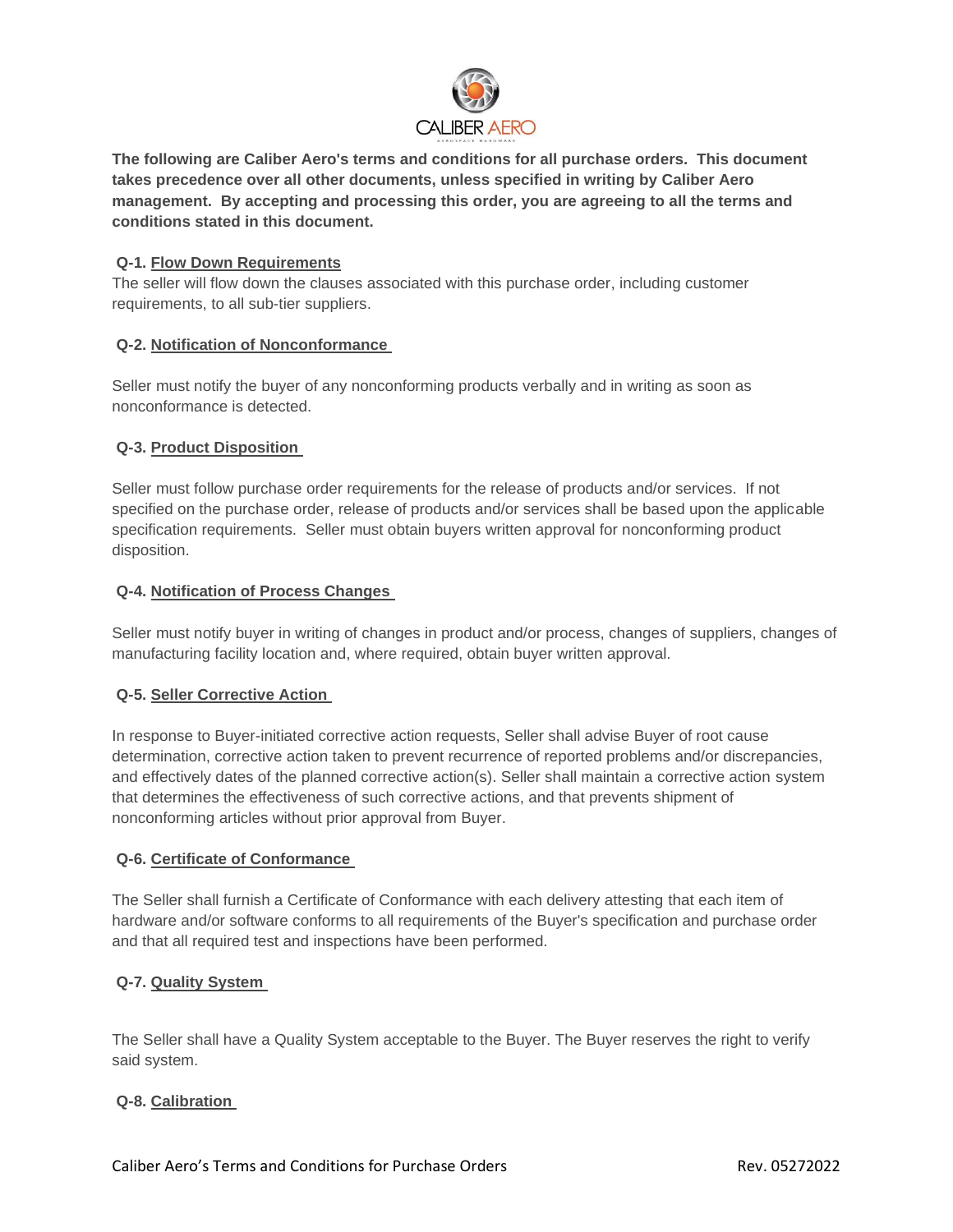

The Seller's Calibration System shall conform to ANSI/NCSL Z540-1 or ISO 10012-1. Third party registration by an accredited registrar will be accepted as proof of compliance. The seller's signed certification of Calibration must state traceability to National Standards, tool, gage or equipment number and Order number.

# **Q-9. First Article Inspection**

The Seller shall perform a First Article Inspection (FAI) of one item from the first production lot, or as required by the Buyer. The FAI shall consist of recorded actual drawing, specification values, and/or requirements (dimensional, test data, processes, drawing notes, etc.) and may be documented on the drawing or on a separate report form. The first article item shall be clearly identified by a tag attached to the item or a label applied to the bag, and a copy of the FAI shall accompany the First Article part. The Buyer reserves the right to verify any or all of the characteristics documented on the FAI report at the seller's facility.

## **Q-11. Buyer Review**

During the performance of this Order, the Buyer reserves the right to review; verify and/or analyze the Supplier's Quality and/or Inspection System and Manufacturing processes at the Supplier's facilities. The Buyer's representative shall notify the Supplier forty-eight (48) hours in advance of the intended review start date and duration. Buyer's inspection/acceptance of product prior to shipment is not required unless otherwise specified in this Order.

## **Q-12. Special Processes**

The Seller and any of its subcontractors performing special processes, such as welding, non-destructive testing, heat treating, plating, anodizing, soldering, etc. shall submit a certification listing the specification designation/number and that the special process was performed in accordance with such specification. Heat treating/oven cure charts will be provided as required.

### **Q-13. Traceability Requirements**

The Seller shall provide means of end item traceability. The Seller may use the original manufacture Lot/Date Code/Serial number or their own method for identifying the end item product as required for proper traceability. Multiple Lot/Dated coded material cannot be combined on a single shipper and must be packaged separately. Each Lot/Date coded batch must have a corresponding shipper. Duplication of Lot/Date Code/Serial numbers is prohibited. If lot traceability is not maintained, Seller is responsible for any and all damages.

### **Q-14. Packaging & Shipping**

The Seller shall clean, preserve and use special packaging as required on this order, or when not specified, seller may use specially designed shipping containers and/or good commercial practices as deemed necessary to prevent shipping damage. The seller shall be responsible for packaging product to prevent damage during shipping and for any damage to products during shipping.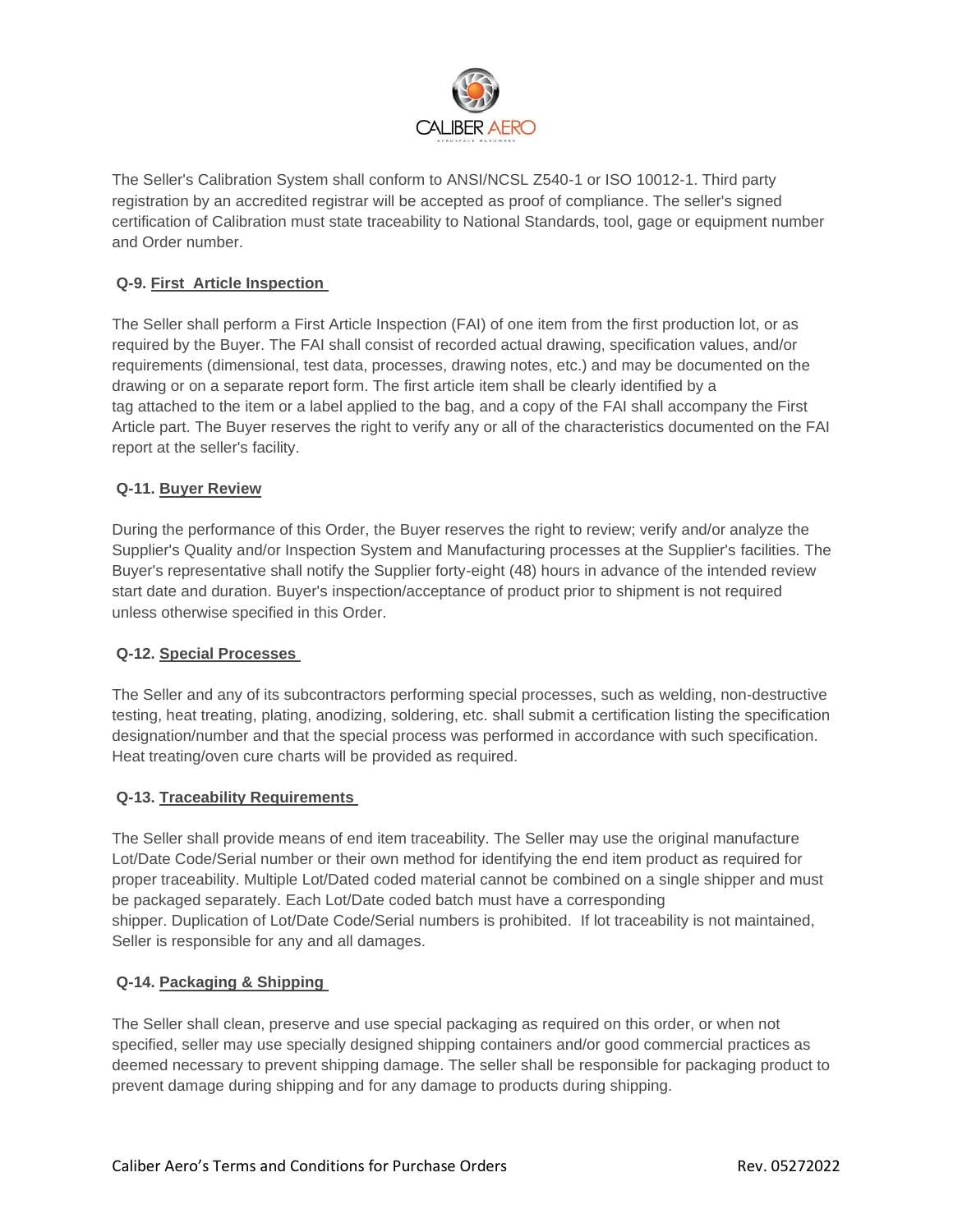

# **Q-15. Certification of Material(s) and Process(es)**

The Seller shall submit certifications for raw material (chemical and physical characteristics) and/or processes (stating specification) used in the manufacturing of the item(s). If outside processing is performed; a certification from subcontractor is to be provided. Note: Raw material must have the appropriate heat lot identified on each piece for heat lot traceability.

## **Q-16. Requirements for Conformance**

Neither surveillance, inspection and/or tests made by the Buyer or his representatives at either the Seller's or Buyer's facility, nor the Seller's compliance with all applicable product assurance requirements shall relieve the Seller of the responsibility to furnish items which conform to the requirements of the purchase order.

### **Q-17. Qualification of Personnel**

The Seller shall employ competent personnel to ensure Buyers requirements are meet for approval of product, processes, procedures, and equipment.

### **Q-18. Identification and Revision Status**

The Seller shall maintain the identification and revision status of the Buyer's specifications, drawings, process requirements, inspection/verification instructions and other relevant technical data. When not specified on the purchase order, the latest revision shall be used.

## **Q-19. Product Acceptance**

The Seller shall follow all requirements stated on the purchase order, drawing, data specifications, process instructions, special requirements, critical items, and/or key characteristics to ensure product conformity, documentation and records are obtained. Seller shall ensure proper and applicable testing, inspection, and verification processes are used when determining product acceptance.

If any requirements are not met, Buyer reserves the right to return the product to the Seller at any time after receiving products for rework at no additional charge. Buyer reserves the right to not return nonconforming product for rework, and shall be fully compensated by Seller for any losses due to Seller's processes and/or handling. Seller shall be fully financially and legally responsible for any damages and/or nonconformities that occurred during their possession for the full life of the product.

### **Q-20. Requirements for Test Specimens**

Where the Seller utilizes sample inspection plans or other statistical techniques, these shall be statistically valid and submitted to Buyer for approval prior to use. If the sample contains rejected items, the Seller must, for the rejected feature or parameter, use a documented method, such as 100% screening to assure the buyer that zero rejects are present.

When requested by Buyer, Seller shall provide test specimens for design approval, inspection/verification, investigation, and/or auditing.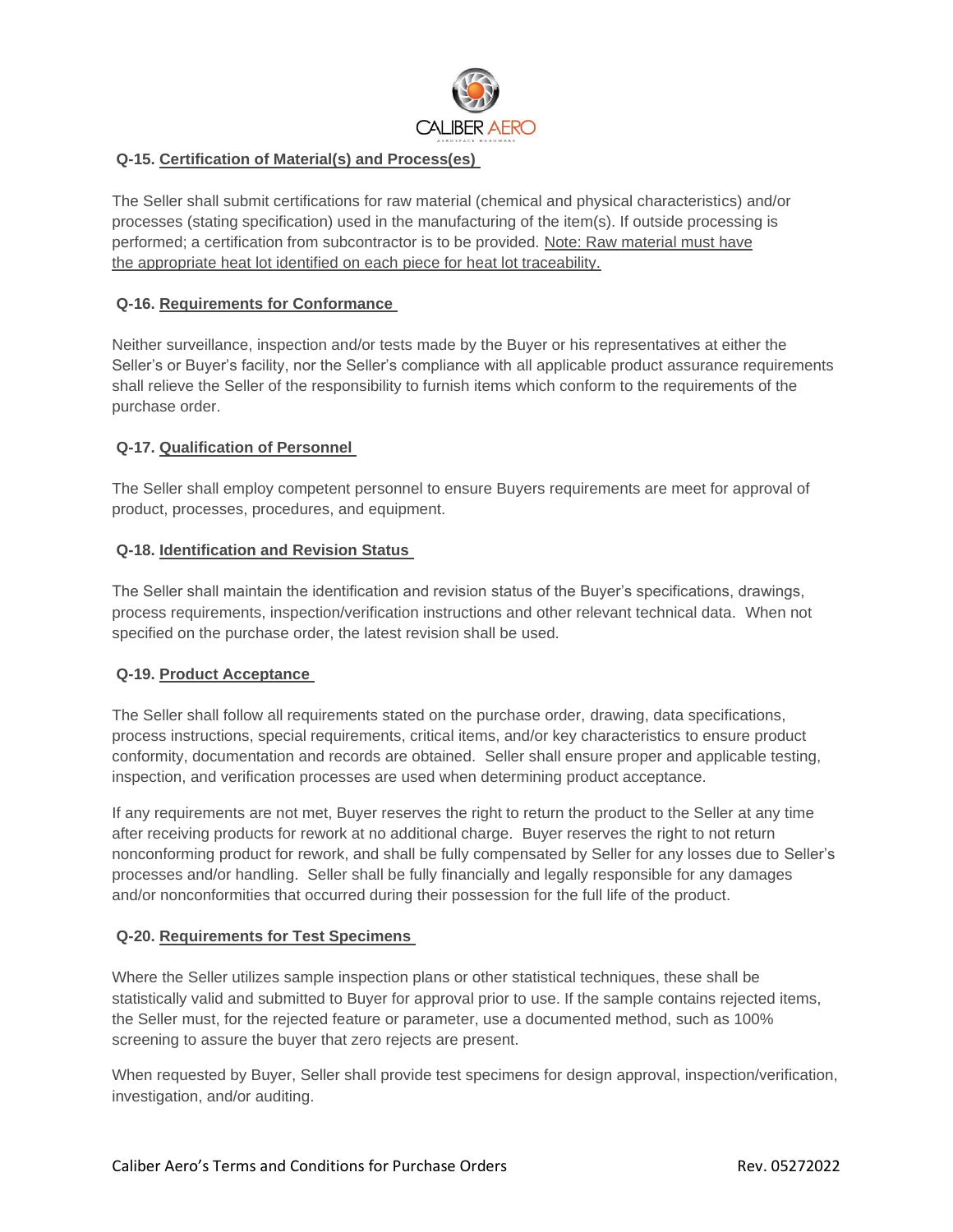

# **Q-21. Record Retention**

The Seller shall maintain records regarding Buyer's purchase order, specifications, drawings, process requirements, inspection/verification instructions and other relevant technical data. Records shall be maintained by the Seller for a minimum of ten years. Seller shall comply with Buyer's disposition requirements of all documented information.

# **Q-22. Access to Facilities**

The Seller shall permit access to the Sellers facility and any sub-tier sellers for surveying/auditing. The survey/audits may include personnel from the Buyers, Buyer's customer representative and/or regulatory authorities, and shall include access to all records applicable to Buyers product or orders.

# **Q-23. Guarantee of Materiel Source(s)**

The seller shall ensure that only new and authentic materials are used in materiel delivered to Caliber Aero. The seller may only purchase material directly from original manufacturers, manufacturer franchised distributors, or authorized aftermarket manufacturers. Use of materiel that was not provided by these sources is not authorized unless first approved in writing by Caliber Aero. The seller must present compelling support for its request (e.g., original manufacturer documentation that authenticates traceability of the materiel to the original manufacturer), and include in its request all actions to ensure that materiel thus procured is authentic and conforming.

## **Q-24. Conformity to Boeing clauses A98, T88**

A98- In addition to the provision set forth in the Code of Basic Working Conditions and Human Rights in the contract, Seller further commits that any material violation of law by Seller relating to basic working conditions and human rights, including laws regarding slavery and human trafficking, applicable to Seller's performance under this Contract/ Agreement may be considered a material breach of this Contract/Agreement for which Boeing may elect to cancel any open Orders between Boeing and the Seller, for cause, in accordance with the provisions of this Contract/Agreement, or exercise any other right of Boeing

for an Event of Default under this Contract/Agreement. Seller shall include the substance of this clause, including this flow down requirement, in all subcontracts awarded by Seller for work under this Contract/Agreement.

T88- Definition. "Ozone-depleting substance," as used in this clause, means any substance the Environmental Protection Agency designates in 40 CFR Part 82 as--

(1) Class I, including, but not limited to, chlorofluorocarbons, halons, carbon tetrachloride, and methyl chloroform; or

(2) Class II , including, but not limited to hydrochlorofluorocarbons.

Seller shall label products which contain or are manufactured with ozone-depleting substances in the manner

and to the extent required by 42 U.S.C. 7671j (b), (c), and (d) and 40 CFR Part 82, Subpart E, as applicable:

Warning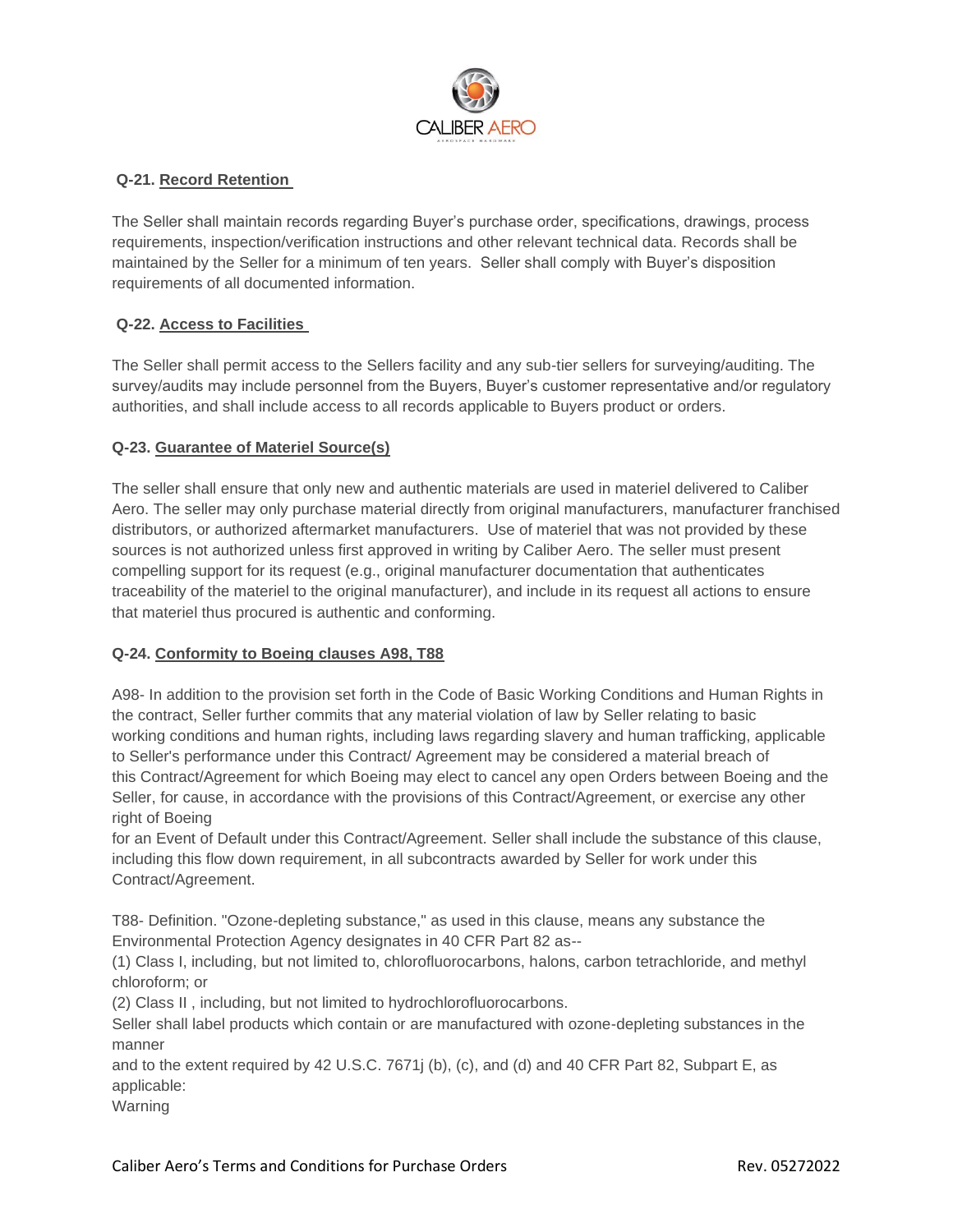

Contains \* a substance(s) which harm(s) public health and environment by destroying ozone in the

upper atmosphere.

Warning

Manufactured with  $*$ \_\_\_\_\_\_, a substance(s) which harm(s) public health and environment by destroying ozone in the upper atmosphere.

\* Seller shall insert the name of the substance(s).

Boeing requires that the provisions/requirements set forth above be included in Seller's direct supply contracts as well as the obligation that they be flowed to the sub-tier supply chain.

# **Q-25. Control and Monitoring of External Providers**

Buyer controls and monitors all external providers by monitoring incoming jobs and performing annual supplier evaluations. Upon request, Seller shall answer any corrective action requests in a timely manner, in order to maintain approved supplier status.

Seller shall have a process in place to monitor and control all external providers that is acceptable to Buyer.

# **Q-26. Design and Development Control**

When applicable, Seller shall have a procedure in place to control design and development of products being provided to Buyer.

## **Q-27. Customer Approved Providers**

When requested on the purchase order or applicable specification, Seller shall use customer-designated or approved external providers, including process sources.

## **Q-28. Prevention of Counterfeit Parts and Material**

Seller shall plan, implement, and control processes to prevent the purchase and use of counterfeit or suspect counterfeit parts and material. Seller shall ensure that employees are trained in the awareness and prevention of counterfeit parts, controls are in place for acquiring externally provided product from approved suppliers, traceability of parts and/or materials is maintained from the original manufacturer, verification and test methodologies are in place to detect counterfeit parts, and maintain a process for the quarantine and reporting of suspect or detected counterfeit parts.

## **Q-29. External Provider Awareness**

Seller shall ensure that all employees and external providers are aware of their contribution to product or service conformity, their contribution to product safety, and the importance of ethical behavior.

## Q-30. **Boeing Flow Downs**

The requirements set forth above shall be flowed down by Seller to Seller's supply chain, with the modification that all supply chain notification shall pass through Seller (and not made directly from the supply chain to Boeing). Seller shall notify Boeing of all sub-tier parts which have left the Seller's production system with escaped nonconformances in accordance with the respective communication process set forth herein. For purpose of this note, supply chain shall mean Seller's complete network of material, equipment, information, and services integrated into the Products and Services.